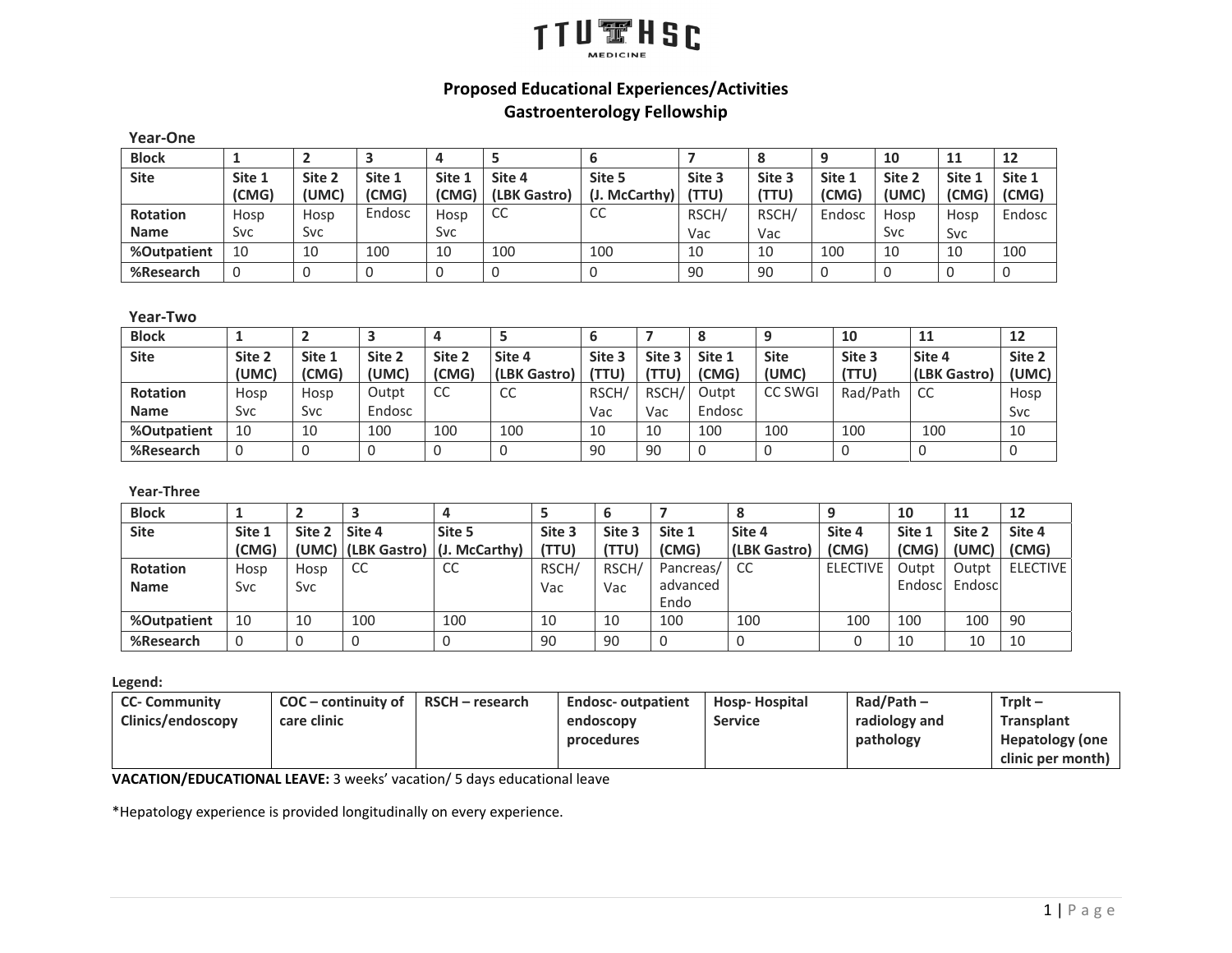## **COMMUNITY CLINICS/ENDOSCOPY ROTATION BY SITE**

| <b>COVENANT COMMUNITY CLINIC DAILY SCHEDULE (Site 1)</b> |                                     |                                     |                                     |                                                     |  |  |  |
|----------------------------------------------------------|-------------------------------------|-------------------------------------|-------------------------------------|-----------------------------------------------------|--|--|--|
|                                                          |                                     |                                     |                                     |                                                     |  |  |  |
| <b>Monday AM</b>                                         | <b>Tuesday AM</b>                   | <b>Wednesday AM</b>                 | <b>Thursday AM</b>                  | <b>Friday AM</b>                                    |  |  |  |
| <b>Outpatient Endo</b><br>(site 1)                       | <b>Outpatient Endo</b><br>(site 1)  | <b>Outpatient Endo</b><br>(site 5)  | <b>Outpatient Endo</b><br>(site 1)  | Outpatient Endo Site 1 or<br>Trplt Clinic - site 2) |  |  |  |
| <b>Monday PM</b>                                         | <b>Tuesday PM</b>                   | <b>Wednesday PM</b>                 | <b>Thursday PM</b>                  | <b>Friday PM</b>                                    |  |  |  |
| Covenant<br><b>Community Clinic</b>                      | Covenant<br><b>Community Clinic</b> | Covenant<br><b>Community Clinic</b> | Covenant<br><b>Community Clinic</b> | COC<br>TTUHSC (site 3)                              |  |  |  |

| <b>UMC Southwest GI Community Clinic (Site 2)</b> |                                     |                                     |                                                |                                                        |  |  |  |  |
|---------------------------------------------------|-------------------------------------|-------------------------------------|------------------------------------------------|--------------------------------------------------------|--|--|--|--|
|                                                   |                                     |                                     |                                                |                                                        |  |  |  |  |
| <b>Monday AM</b>                                  | <b>Tuesday AM</b>                   | <b>Wednesday AM</b>                 | <b>Thursday AM</b>                             | <b>Friday AM</b>                                       |  |  |  |  |
| <b>Outpatient Endo</b><br>(site 2)                | <b>Outpatient Endo</b><br>(site 2)  | <b>Outpatient Endo</b><br>(site 2)  | <b>Outpatient Endo</b><br>(site <sub>2</sub> ) | Outpatient Endo (Site 2)<br>or Trplt Clinic - (Site 2) |  |  |  |  |
| <b>Monday PM</b>                                  | <b>Tuesday PM</b>                   | <b>Wednesday PM</b>                 | <b>Thursday PM</b>                             | <b>Friday PM</b>                                       |  |  |  |  |
| UMC-SWGI<br>Community Clinic                      | UMC-SWGI<br><b>Community Clinic</b> | UMC-SWGI<br><b>Community Clinic</b> | UMC-SWGI<br><b>Community Clinic</b>            | <b>COC</b><br>TTUHSC (site 3)                          |  |  |  |  |

| LUBBOCK GASTRO COMMUNITY CLINIC DAILY SCHEDULE (Site 4) |                        |                         |                         |                        |  |  |  |  |
|---------------------------------------------------------|------------------------|-------------------------|-------------------------|------------------------|--|--|--|--|
|                                                         |                        |                         |                         |                        |  |  |  |  |
| <b>Monday AM</b>                                        | <b>Tuesday AM</b>      | <b>Wednesday AM</b>     | <b>Thursday AM</b>      | <b>Friday AM</b>       |  |  |  |  |
| <b>Outpatient Endo</b>                                  | <b>Outpatient Endo</b> | <b>Outpatient Endo</b>  | <b>Outpatient Endo</b>  | <b>Outpatient Endo</b> |  |  |  |  |
| (UMC-site 2)                                            | (UMC- site 2)          | (UMC-site 2)            | $(UMC - site 2)$        | (UMC - site 2)         |  |  |  |  |
| <b>Monday PM</b>                                        | <b>Tuesday PM</b>      | <b>Wednesday PM</b>     | <b>Thursday PM</b>      | <b>Friday PM</b>       |  |  |  |  |
| <b>LBK Gastro</b>                                       | LBK Gastro             | <b>LBK Gastro</b>       | BK Gastro               | <b>COC</b>             |  |  |  |  |
| <b>Community Clinic</b>                                 | Community Clinic       | <b>Community Clinic</b> | <b>Community Clinic</b> | TTUHSC (site 3)        |  |  |  |  |

| <b>JUSTIN MCCARTHY COMMUNITY CLINIC DAILY SCHEDULE (Site 5)</b> |                                        |                                        |                                        |                                                            |  |  |  |  |
|-----------------------------------------------------------------|----------------------------------------|----------------------------------------|----------------------------------------|------------------------------------------------------------|--|--|--|--|
|                                                                 |                                        |                                        |                                        |                                                            |  |  |  |  |
| <b>Monday AM</b>                                                | <b>Tuesday AM</b>                      | <b>Wednesday AM</b>                    | <b>Thursday AM</b>                     | <b>Friday AM</b>                                           |  |  |  |  |
| Outpatient Endo (site<br>5)                                     | <b>Outpatient Endo</b><br>(site 5)     | <b>Outpatient Endo</b><br>(site 5)     | <b>Outpatient Endo</b><br>(site 5)     | <b>Outpatient Endo Site 5</b><br>or Trplt Clinic - site 2) |  |  |  |  |
| <b>Monday PM</b>                                                | <b>Tuesday PM</b>                      | <b>Wednesday PM</b>                    | <b>Thursday PM</b>                     | <b>Friday PM</b>                                           |  |  |  |  |
| J. McCarthy<br><b>Community Clinic</b>                          | J. McCarthy<br><b>Community Clinic</b> | J. McCarthy<br><b>Community Clinic</b> | J. McCarthy<br><b>Community Clinic</b> | COC<br>TTUHSC (site 3)                                     |  |  |  |  |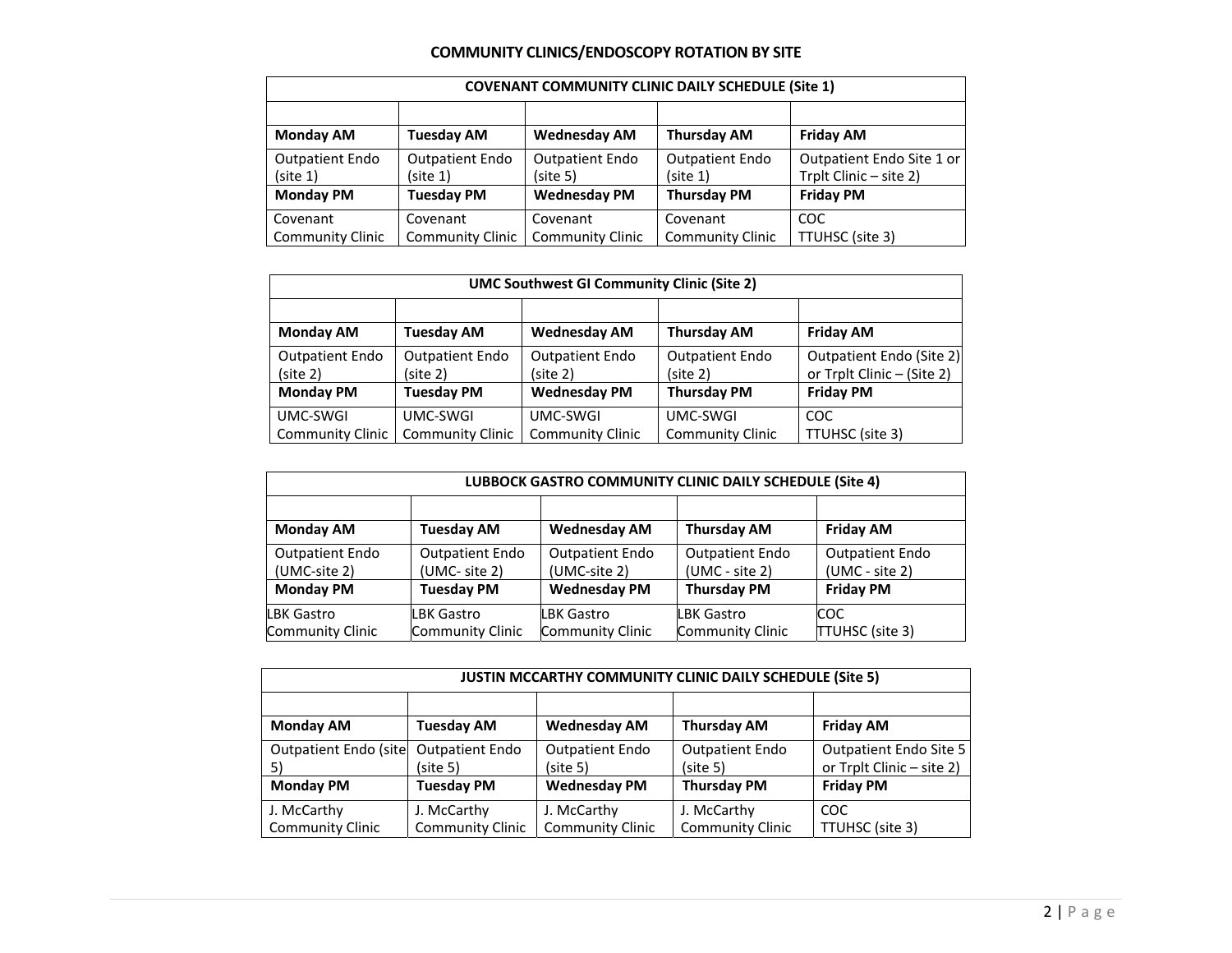**Community Clinics (CC) rotation defined –** *each fellow will a rotate through every community clinic (CC) rotation over the course of their 36 months of training. Each community clinic's schedule is described in the preceding page. Each experience is designed in an effort to allow the fellow to mostly stay at one site in order to limit the number of times the fellow commutes between sites. Each Community Clinic experience will a one-half day transplant hepatology clinic on the 3rd Friday (morning) of each month and their own continuity of care clinic for their panel of patients every Friday afternoon. This enables the fellows a diverse patient population, outpatient experience, and opportunity to treat, learn, and experience the breadth of the gastroenterology disease states in the community in which we serve.* 

## **Community Clinics (CC) rotation by site:**

Site #1: CMG – Covenant Community Clinic

Site #2: UMC – Southwest GI (Drs. Costilla, Alam, Das) **AND** Thomas Kerr (Transplant Clinic) – this clinic is only held on the 3<sup>rd</sup> Friday of each month. The fellow will attend this clinic every 3<sup>rd</sup> when on any of the Community Clinic (CC) rotations. The 1<sup>st</sup>, 2<sup>nd</sup>, 4<sup>th</sup>, and 5<sup>th</sup> Friday of the month the fellow will attend the Community clinic assigned for the site in which they are scheduled.

Site #3: TTUHSC - fellow continuity of care clinic. The fellow COC occurs ½ day per week on Friday afternoon with 6-8 patients each clinic. This will occur on every inpatient and outpatient assignment, regardless of the site in which they are assigned. \**Fellows rotate in the endoscopy suite (procedures) ½ day per week at TTUHSC Pavilion Clinic while on research or subspecialty rotations.* 

Site #4: Lubbock Gastro – Dr. Islam's Community Clinic

Site #5: Dr. J. McCarthy – Dr. McCarthy's Community Clinic

### **Electives:**

Fellows choose electives based on individual interests. Electives originate at Site #1 but may occur at several sites.

- Mayo clinic coordination, CMG Children's hospital Pediatric GI, TTUHSC colorectal surgery, TTUHSC GI Oncology, Outpatient Pediatric GI -Simek, Feist and Higgins, TTUHSC El Paso – Advanced Motility
- x *Potential elective experiences include:* Lubbock IBD Dr. Dassapoulous, Capsule endoscopy, LDDA Community Clinic

**Lecture schedule**: Fellows must participate in the core conference series, clinical case conferences, journal clubs, research conferences, and morbidity and mortality and quality improvement conferences.

- Core Conference fellows will attend, participate and present at core conferences to broaden their knowledge in the gastroenterology field which will include a board review and a practice management didactics.
- M&M fellows will attend, participate, and present in the monthly departmental M&M conferences (3<sup>rd</sup> Thursday of each month Noon-1pm)
- $\bullet$  Clinical Case conference Weekly
- Journal Club Weekly
- Research Conference Monthly
- x Grand Rounds department sponsored grand rounds on various topics including internal medicine and all subspecialty related topics. These will occur each Thursday from noon-1pm on the 1<sup>st</sup>, 2<sup>nd</sup>, 4<sup>th</sup>, and 5<sup>th</sup> Thursday of each month.